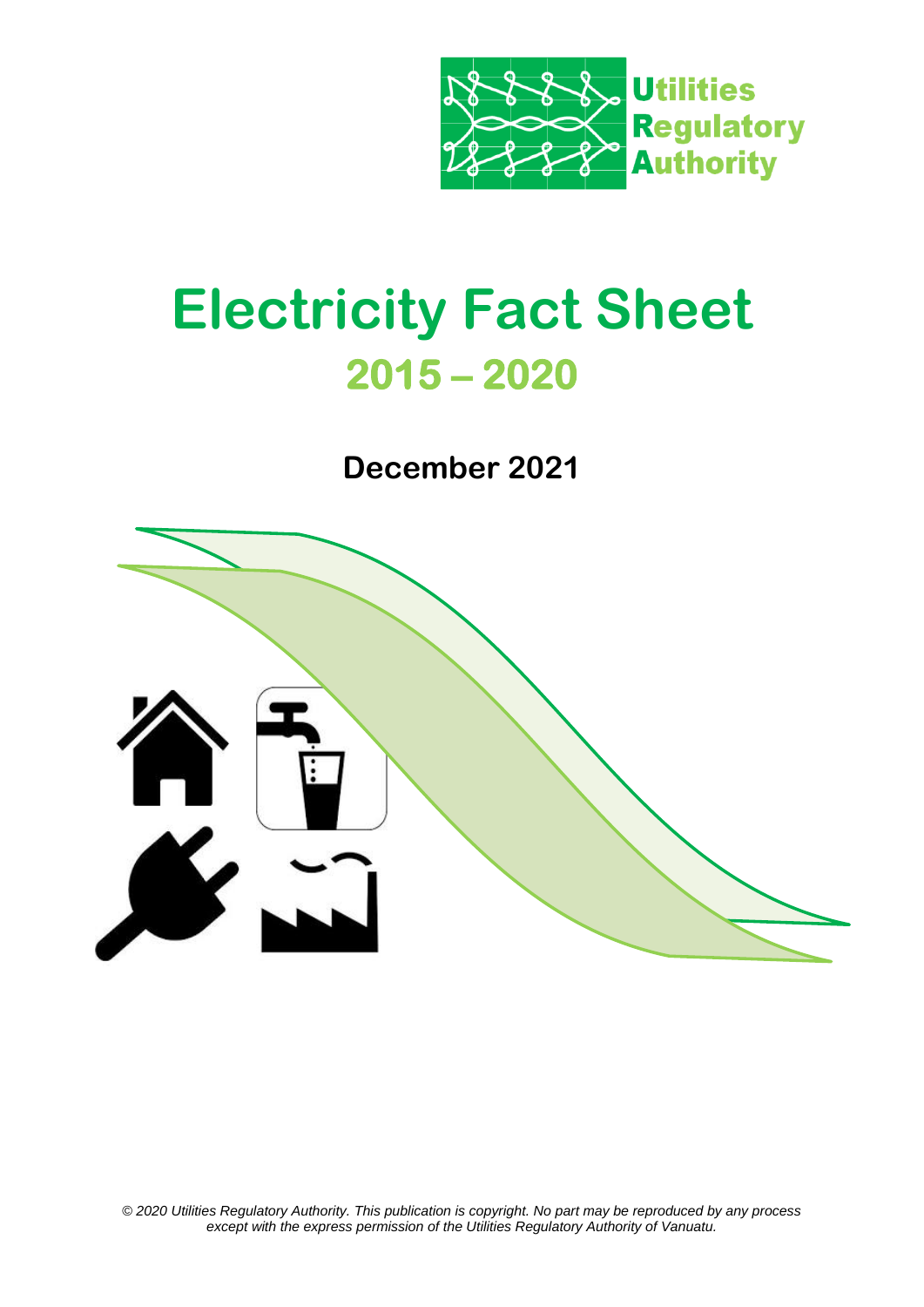## **Table of Contents**

|    | $\mathbf{1}$ |                                                                                 |  |
|----|--------------|---------------------------------------------------------------------------------|--|
|    | 1.1          |                                                                                 |  |
|    | 1.2          |                                                                                 |  |
| 2  |              |                                                                                 |  |
| 3  |              |                                                                                 |  |
| 4  |              |                                                                                 |  |
| 5  |              |                                                                                 |  |
| 6  |              |                                                                                 |  |
| 7  |              |                                                                                 |  |
| 8  |              |                                                                                 |  |
| 9  |              |                                                                                 |  |
|    | 9.1          |                                                                                 |  |
|    | 9.2          |                                                                                 |  |
| 10 |              |                                                                                 |  |
| 11 |              |                                                                                 |  |
|    | 11.1         |                                                                                 |  |
|    |              | 11.2                                                                            |  |
|    |              | 11.3                                                                            |  |
| 12 |              |                                                                                 |  |
| 13 |              |                                                                                 |  |
|    | 13.1         |                                                                                 |  |
|    |              | 13.2                                                                            |  |
|    |              | 13.3                                                                            |  |
|    |              | 13.4                                                                            |  |
|    | 13.5         |                                                                                 |  |
|    | 13.6         |                                                                                 |  |
|    |              | 13.7                                                                            |  |
|    | 13.8         | Customer Energy Consumption by Major User Classification by Concession Area  14 |  |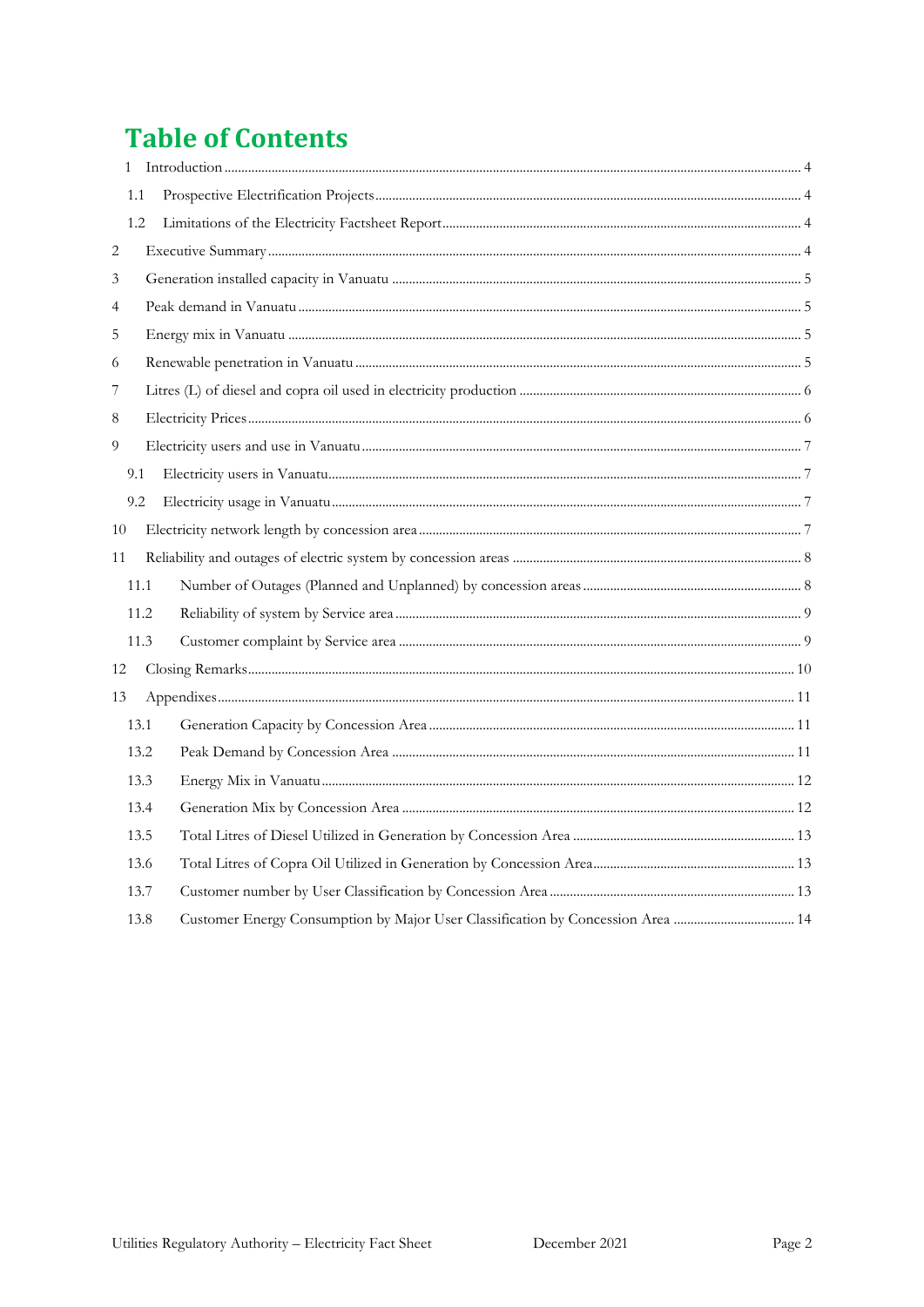## **Table of Figures**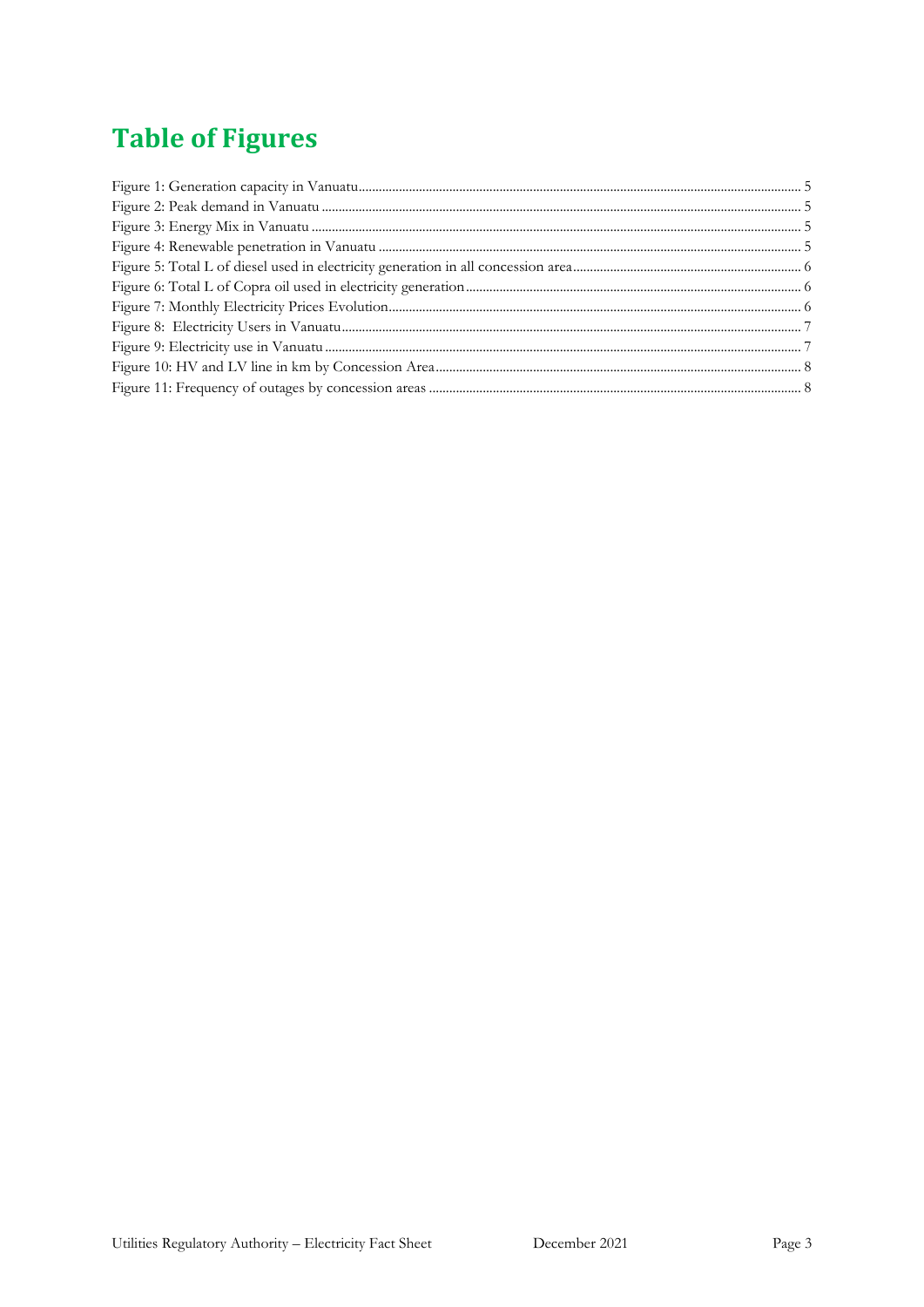

## <span id="page-3-0"></span>1 Introduction

The Utilities Regulatory Authority (the 'Authority') was established under the URA Act no. 11 of 2007 (as amended) as the economic regulator for electricity and water services in Vanuatu. The Authority is pleased to present this updated 'Electricity Fact Sheet' (EFS) providing electricity statistical information/data via charts and graphs in Vanuatu, particularly for the concession areas of Port Vila where UNELCO<sup>1</sup> is the operator, Lakatoro (Malekula) and Tanna (Lenakel) where the Department of Energy<sup>2</sup> (DoE) is operating since July 2020 when UNELCO's concession contracts expired. Ambae, Vanua Lava (Sola & Mosina), Port Olry, Maewo (Talise) and Luganville where VUI<sup>3</sup> is operating after signing a Concession Deed with the Government in June 2019. Also included is the service area of Wintua-Lorlow (South-West Bay Malekula) where an established electrical cooperative is manning the operation. The EFS is provided as part of the Authority's functions under Section 12(1)(c) of the Authority's Act. The EFS is updated on an annual basis with the recent year's data (2020) added to show electricity statistics and the trend thereof for the past six years. It further provides readers the developments within the electricity concession areas in Vanuatu.

Data presented in this report is consolidated for all abovementioned areas. For specific data presented in this EFS corresponding to a particular concession or service area, the reader may refer to the appendices presented at the end of the EFS. This EFS is an update and replaces the previously issued EFS of September 2020.

#### <span id="page-3-1"></span>1.1 Prospective Electrification Projects

The electrification projects listed here below may materialise within the medium term or may have eventuate already but are not included in this report due to data unavailability. These projects will have a bearing in the energy mix and electricity market in Vanuatu prospectively.

- The Sarakata Hydroelectric power project with a proposed installed capacity of 1 MW under JICA. Construction and civil works anticipated to begin around 2023.
- The Brenwei Hydro project with installed capacity of 400 kW is scheduled for completion in 2022 and to supply electricity to the Lakatoro electricity grid including electrifying villages around and within proximity of the Brenwei Hydro.
- "Power Blox" electricity system currently installed and commissioned on Lelepa Island is a new renewable technology. The system in Lelepa is a pilot project aimed at assessing its potential before it can be replicated elsewhere in Vanuatu.
- Component II of the Vanuatu Rural Electrification Project Phase II to be funded by the World Bank targeting 5 sites on Malekula Island. These potential sites are to be fitted with mini grid systems with hybrid generation sources to be primarily powered by Solar PVs coupled with storage facilities and backed up by a standby diesel plant.
- The Loltong pico-hydro project (north Pentecost) integrated with Solar PVs is currently in operation with a combined installed capacity of 8.8 kW. Its data however does not form part of this report.
- There are other smaller electrification projects currently in operations but due to unavailability of data, this report does not capture them. The Authority will endeavour to work with the DoE and development partners to have timely data to ensure the EFS capture as much as possible the electricity market in Vanuatu.

#### <span id="page-3-2"></span>1.2 Limitations of the Electricity Factsheet Report

A setback in completing this report was due to the DoE not being able to provide the required data on time. However, the Authority also understands the challenges encountered by the DoE in manning the operations in Tanna and Malekula and as a result, this factsheet is only reporting data of Tanna and Malekula electricity concessions from January to July 2020 as provided by UNELCO (before the expiration of its concession contract) for only a few of electricity indicators highlighted in this report.

## <span id="page-3-3"></span>2 Executive Summary

Overall, the electricity developments in the Concession areas are affected by the following changes in 2020 from 2019:

- ❖ Available electricity generation sources in Vanuatu are comprised of diesel, copra oil, hydro, wind and solar in 2020.
- ❖ Overall generation installed capacity increased by 0.85 MW in 2020, a 2.6 % increment.
- ❖ Consolidated peak demand increased by 0.57% in 2020.
- ❖ Gross electricity generation increased by 0.66 GWh in 2020, a 2.6% decrease from preceding year.
- ❖ The total energy from renewable sources decreased by 3% in 2020.
- ❖ The overall diesel consumption decreased by 1,763,908 litres in 2020.
- ❖ The quantity of electricity users continues to consistently increase with approximately 115<sup>4</sup> new additional customers in 2020 throughout all the concession areas.
- ❖ The number of planned outages in 2020 decreased by 17.8% while unplanned outages increased by 6.8% compared to 2019.

<sup>1</sup> Union Electrique du Vanuatu Limited (operating in Port Vila (1986), Malekula (2000) & Tanna (2000))

<sup>2</sup> Department of Energy took over the operation of Tanna and Malekula (Lakatoro) in July of 2020 after the concession contract between the Vanuatu Government and UNLECO expired in the same month.

<sup>3</sup> Vanuatu Utilities and Infrastructure Limited (Main office in Santo, Luganville  $(2011)$ 

<sup>4</sup> Net figure when we sum the number of new customers and customers leaving the network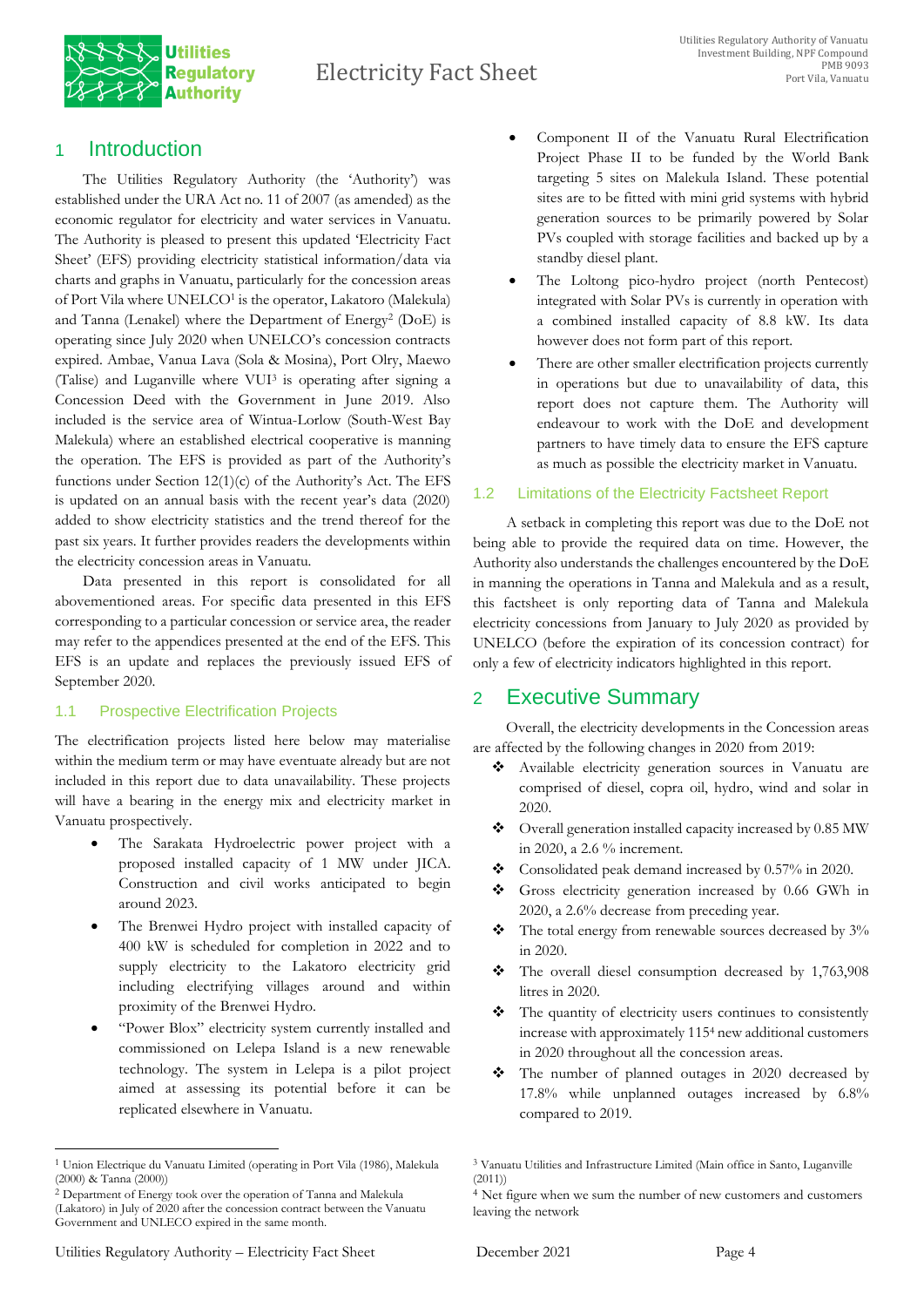

The Authority believe the EFS will communicate to interested readers useful information about the electricity market in Vanuatu.

## <span id="page-4-0"></span>3 Generation installed capacity in Vanuatu

Total installed capacity of the available generation resources in Vanuatu as at end of 2020 stood at 33.26MW compared to 30.41MW at the end of 2015, -as shown in Figure 1 below. Appendix 13.1 provides more details of installed capacity per service area.



<span id="page-4-4"></span>**Figure 1: Generation capacity in Vanuatu**

The overall generation capacity recorded a decrease from 2017 to 2018 by 1.23 MW and consecutively increased in 2018 to 2019 by 1.77 MW and 0.85 MW in 2020. The increase in total installed capacity is due to reporting of the newly operating 75-kW hydro grid in Talise (Maewo), the 75-kW solar mini grid in Wintua and Lorlow (South Malekula), the combined 180-kW diesel plants in Ambae for the 3 mini grids and the combined 120-kW diesel plants in Sola and Mosina (Vanua Lava).

## <span id="page-4-1"></span>4 Peak demand in Vanuatu

<span id="page-4-5"></span>

 Overall peak demand in Vanuatu has recorded the highest increase ever in 2020 (15.17 MW), an increase of 0.57% from 2019. Peak demand in the service areas of Luganville, Port Olry, Tanna and Malekula continues to grow consistently since 2017. The Tanna and Malekula peak-demand are based on data provided by UNELCO from operations between January and July 2020 only, due to unavailability of data from DoE for the remaining months of the year. Refer to Appendix 13.2 for peak demand per service area for the reporting years.

## <span id="page-4-2"></span>5 Energy mix in Vanuatu

<span id="page-4-6"></span>**Figure 3: Energy Mix in Vanuatu**





Figure 3 illustrates the consolidated energy mix in Vanuatu for all electricity service areas. Energy from thermal source continued to dominate the share of the energy mix in 2020 like past years. Diesel generation contributed 75.4 %, followed by hydro contributions of 11.2 %, while wind contributed 7.6%, Solar 4.4% and Copra Oil 1.5% in 2020. Solar energy contributions include Government Solar Farms at both Meteo Complex and Parliament House Complex, in Luganville and Wintua – Lorlow. Hydro contributions include the Sarakata and Talise hydro on Maewo.

Comparing the evolution from 2019 to 2020, Hydro production increased by 7% due to the additional Talise hydro plant in Maewo; whilst copra oil production decreased by 25% despite an increase in copra oil litres used by 9% as depicted in Figure 6 below; wind and solar production also decreased by  $9\%$ and 6% respectively.

Refer to Appendix 13.3 and Appendix 13.4 detailing the energy mix per electricity service area.

## <span id="page-4-3"></span>6 Renewable penetration in Vanuatu

<span id="page-4-7"></span>



*\* Renewable energy comprises of energy from Copra oil, Solar, Wind & Hydro Source: UNELCO & VUI Annual Technical Reports, PCS & DoE monthly reports*

*Source: UNELCO, VUI, DoE and Pcs Regulatory Reports*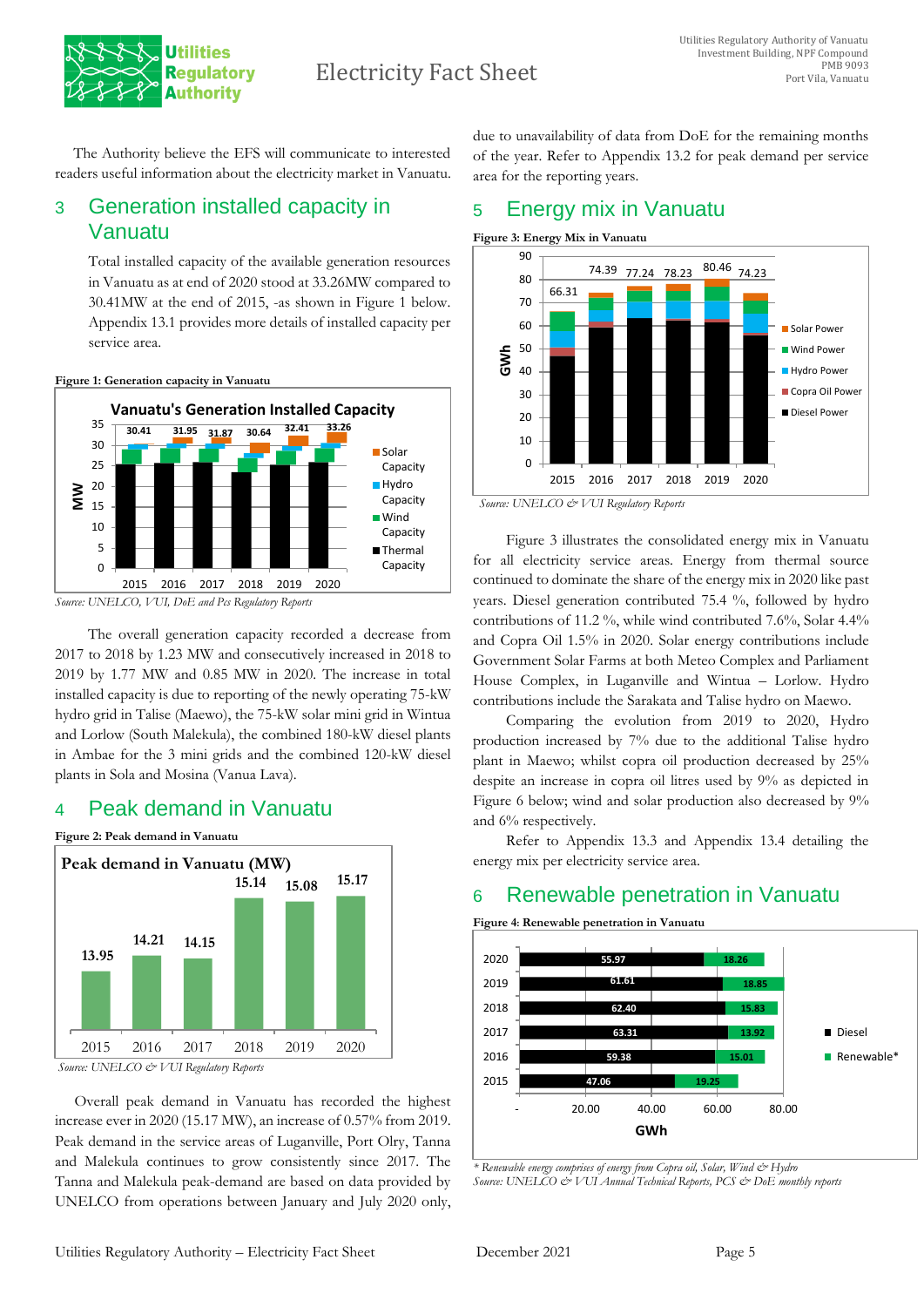

Renewable penetration decreased by 3.09 % in 2020 from 2019. The slight decrease was due to the reduction in copra oil production in 2020 including decrease production from wind and solar. Despite that, there is a general increase in the capacity of renewable sources as new solar PV powered mini grids in the country are being commissioned.

## <span id="page-5-0"></span>7 Litres (L) of diesel and copra oil used in electricity production

Figure 5 below shows the total Litres (l) of diesel used in the service areas captured in this report for electricity production. The overall total quantity of litres of diesel consumed for electricity generation in the electricity service areas decreased by 10.9% in 2020 from 2019.

By electricity service area, litres of diesel consumed by UNELCO in Port Vila and VUI (all concession areas operated) concessions decreased by 9.8% and 30.3% respectively, while the other concession areas reported an increase; Malekula by 19.3% and Tanna by 81.3%. The increase in diesel consumption was primarily due to increase in electricity demand.

<span id="page-5-2"></span>

*Source: UNELCO & DoE monthly tariff submission and Luganville concession reports* 

Appendix 13.5 provides in detail litres of diesel consumed by each service areas (including the newly added mini grids).

Figure 6 conveys the total litres of copra oil used annually in the corresponding years. Copra oil is still limitedly used for electricity production in the concessions of Port Vila (2015-2020) and Malekula (2015-2016) only.

<span id="page-5-3"></span>



It should be noted that, copra oil is not as efficient as diesel; that is one litre of copra oil utilized in generation cannot produce similar outcome as one litre of diesel. There are however cases whereby the diesel cost per litre exceeds the copra oil cost per litre significantly resulting in copra oil becoming more cost-effective to use. In 2017, no litres of copra oil were consumed in Port Vila nor Malekula. In 2020, despite the increase in litres of copra oil used for generation there was a decrease in copra oil production, which emphasizes the efficiency (compared the diesel) point stated. Appendix 13.6 presents the litres of copra oil used per service area for the reporting years.

## <span id="page-5-1"></span>8 Electricity Prices

<span id="page-5-4"></span>

*Source: UNELCO & DoE monthly tariff submission and Luganville concession reports*

Figure 7 depicts electricity prices uniformly charged in Port Vila, Tanna with Malekula from 2015 until July 2020. Thereafter, when DoE assumed operations in Tanna and Malekula, monthly prices commencing October to December 2020 differs from the UNELCO uniform monthly prices (as shown on the graph). The electricity tariff charged in the service areas operated by VUI (Luganville, Port Olry and Talise) and the Wintua – Lorlow grid is revised on an annual basis.

The mini grids of Vanua Lava and Ambae were not included in the graph because their electricity services are charged based on a monthly service fee rather than their consumption. The monthly service fee is as follow pertaining to the customer type: 2,500 VT/ month for small domestic customers, 5,000 VT/ month for public institutions and 12,000 VT/ month for businesses.

For UNELCO, the quantity of diesel utilized monthly plus the purchasing – volatile on monthly basis – for electricity generation is used to compute the monthly electricity prices due to ongoing heavy reliance on diesel generation to meet the baseload in Port Vila.

Utilities Regulatory Authority – Electricity Fact Sheet December 2021 Page 6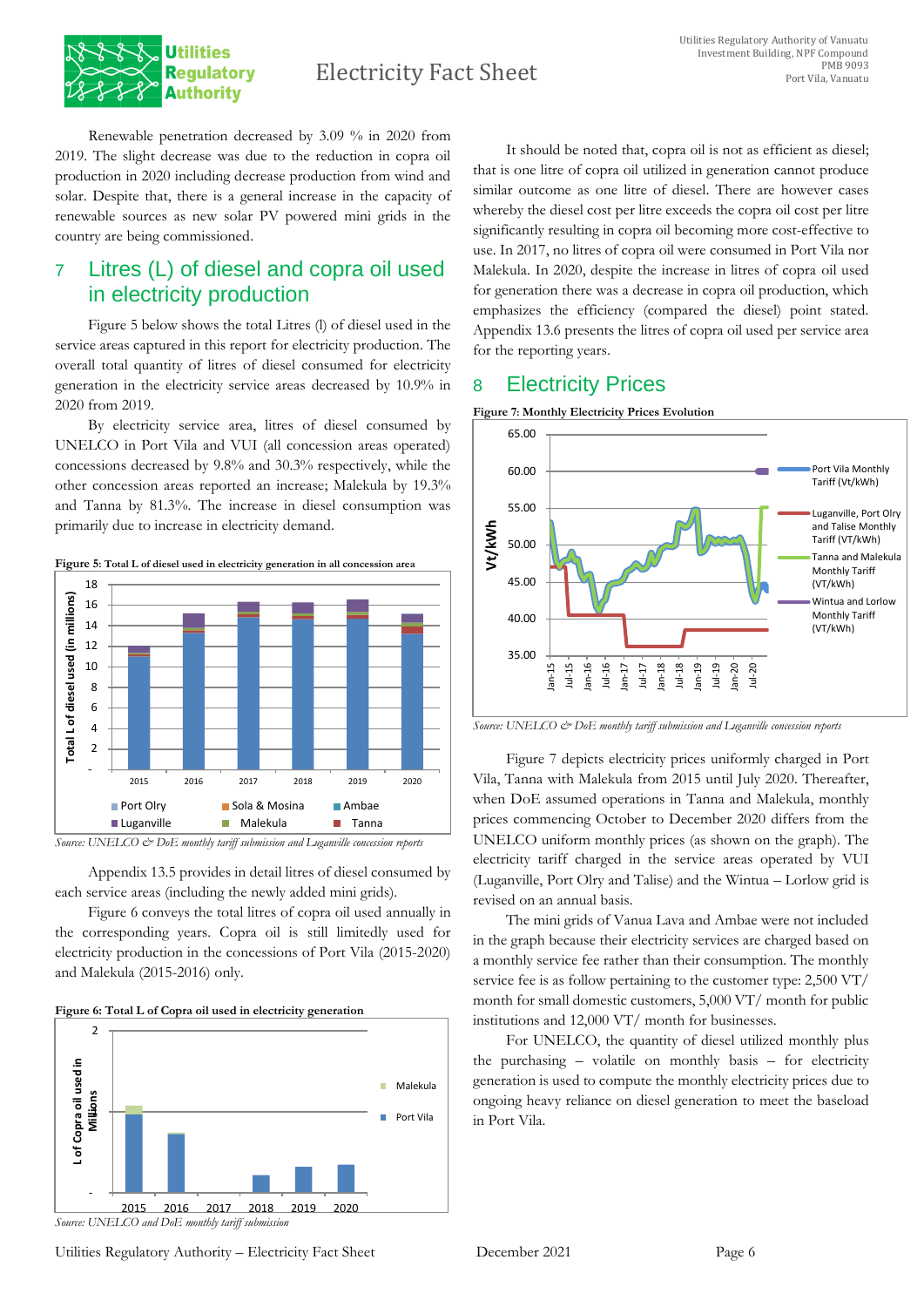

## <span id="page-6-0"></span>9 Electricity users and use in Vanuatu

Table 1 provides the categorization of electricity users to utilized to convey the number of electricity users and their respective consumptions in this report.

#### **Table 1: User Classifications Details**

| User<br><b>Classification</b> | <b>Details</b>                                                                                                      |  |  |  |  |
|-------------------------------|---------------------------------------------------------------------------------------------------------------------|--|--|--|--|
| Industrial                    | Private High Voltage Users,<br>Government High Voltage Users, Port<br>Vila Water Usage                              |  |  |  |  |
| Commercial                    | <b>Business Users</b>                                                                                               |  |  |  |  |
| Non-Commercial                | Small Domestic Customers, Prepaid<br>Users, Other Low Voltage Users,<br>Government Low Voltage                      |  |  |  |  |
| <b>Others</b>                 | Streetlights/Sports Field, Energy not<br>invoice (utility's office usage, utility's<br>employee, and installations) |  |  |  |  |

Subsections 9.1 and 9.2 presents data per the user classifications defined in Table 1 above. Note that number of utility employees is captured as well.

Appendixes 13.7 and 13.8 details the user count by classifications referred to in Table 1 reported by electricity service areas including the user energy consumption in kWh.

#### <span id="page-6-1"></span>9.1 Electricity users in Vanuatu

Figure 8 presents the trend in user numbers throughout the reporting years with 2020 as the latest year added. The user numbers are reported as of 31st December of the respective years. It is necessary to mention that due to incomplete data from DoE, the Authority projected the Tanna and Malekula data from July to December 2020 to portray a fair estimate of customer users in 2020. The user numbers correspond to electricity meters installed to provide electricity access and service to users.



<span id="page-6-4"></span>**Figure 8: Electricity Users in Vanuatu**

Electricity users in Vanuatu consistently grew from 2015 to 2019, particularly for the 'Non-Commercial' users which comprises largely on residential users. But in 2020, only the 'Industrial' users increased by 5.38% and 'Others' also increased by 4.07%. The number of 'Non-Commercial' users dropped by 0.6%,

the 'Commercial' users also decreased in numbers by 0.94%. The drop may depict the Covid-19 impact on households when Vanuatu closes its international boarders earlier in 2020.

It is important to note that, both UNELCO and VUI have in place a scheme (part of their investment plan) in reducing connection cost for residential customers. The upfront connection cost not covered by customers is embedded into the tariff (as utility Investments). This may be a primary contributing factor in the consistent increase in residential customers, aligned as well with Government's policies in promoting electricity access.

## <span id="page-6-2"></span>9.2 Electricity usage in Vanuatu

Figure 9 shows the growth in electricity usage by user classification as defined in Table 1. In 2020, all user group experienced a decline in their energy consumption. Again, this maybe largely pegged to the Covid-19 pandemic impact. Despite increase in new users, 'Commercial', 'Non-Commercial' and 'Others' energy consumption decreased by 8.5%,13%, 2.7% and 22.7% respectively from 2019. For this section the Tanna and Malekula data from July to December 2020 were also projected.

<span id="page-6-5"></span>



*Source: UNELCO and VUI Annual Technical Reports*

Losses depicted in figure 9 represents power losses in generation plant auxiliaries', transmission, and distribution losses and possibly from energy theft.

## <span id="page-6-3"></span>10 Electricity network length by concession area

Figure 10 represents the length of Low Voltage (LV) and High Voltage (HV) electricity lines in the four primary major electricity service areas. Other electricity service areas previously highlighted in this report were not included due to unavailability of data.

It should be noted that the sum of the lengths of the HV and LV lines does not convey the electricity network length on ground as there are some parts of the network whereby the LV and HV lines that run in parallel on the same poles. The network length

*Source: UNELCO and VUI Annual Technical Reports*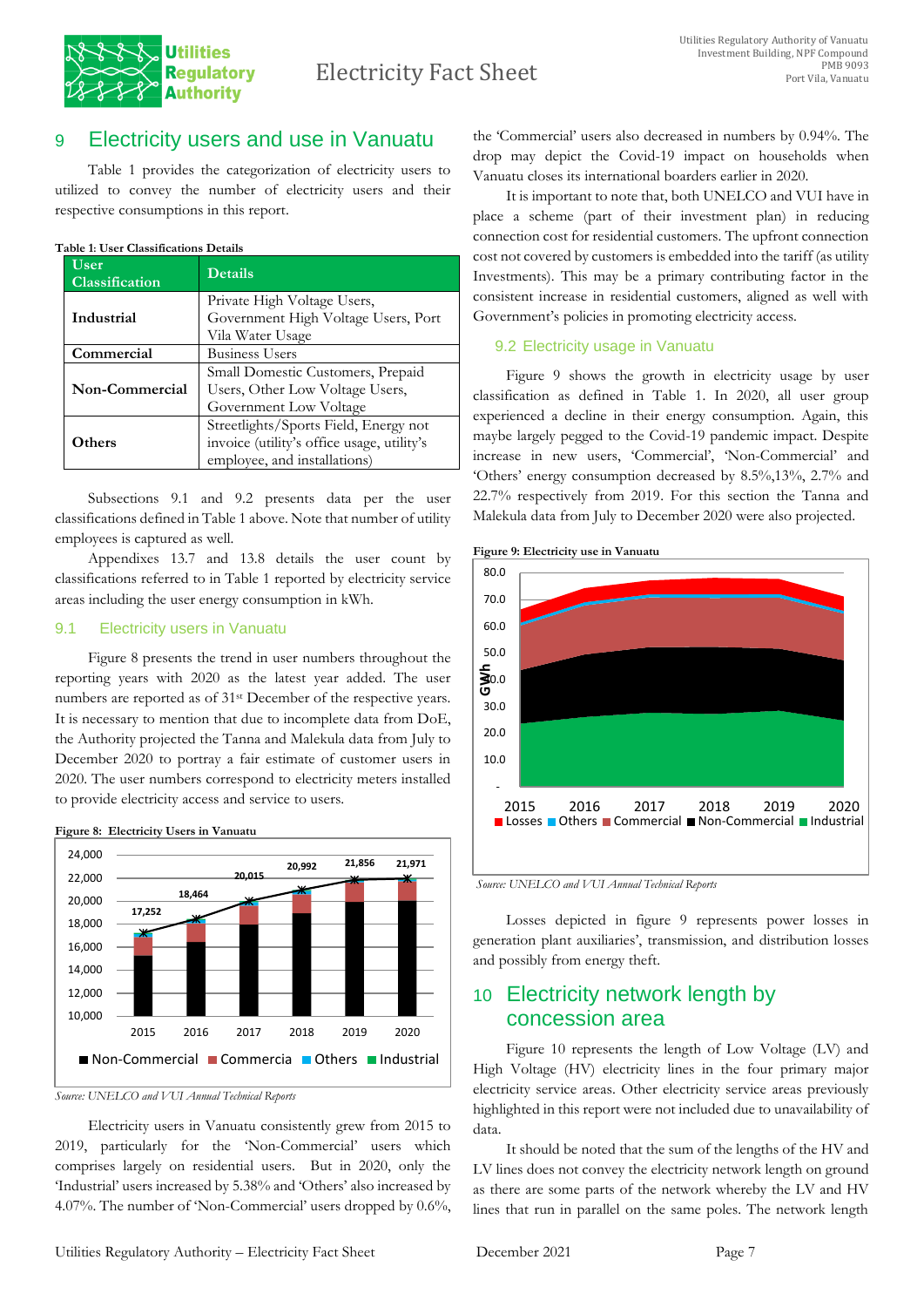

## Electricity Fact Sheet

presented covers both the overhead and underground lines. However, it depicts the utilities commitment in extending electricity services to unelectrified areas within the area they are operating and serving on annual basis.

<span id="page-7-2"></span>

#### *Source: UNELCO and VUI Technical Reports*

HV lines are the electricity network lines that connect and transmit electricity from the generating sources to the distribution transformers. LV lines run from the distribution transformers to the customers'/users' respective meters. (HV lines are set at 5.5KV, 20KV and 33kV while LV lines distribute electricity rated at 230 V single phase and 380 V, three phase).

Major network changes by length in 2020 are briefly provided below:

- ❖ In Luganville Santo, an increase of 8.5.% was observed in the LV lines and 0.4% in the HV lines.
- ❖ In Port Vila, however, there seemed to be no change in the network length in 2020.
- ❖ There were no developments undertaken on the electricity networks in Malekula and Tanna in 2020. After UNELCO's concession contract expired, the DoE basically maintain the operations ensuring continuity of service.

## <span id="page-7-0"></span>11 Reliability and outages of electric system by concession areas

<span id="page-7-1"></span>11.1 Number of Outages (Planned and Unplanned) by concession areas

<span id="page-7-3"></span>



**High Voltage** 

**Low Voltage**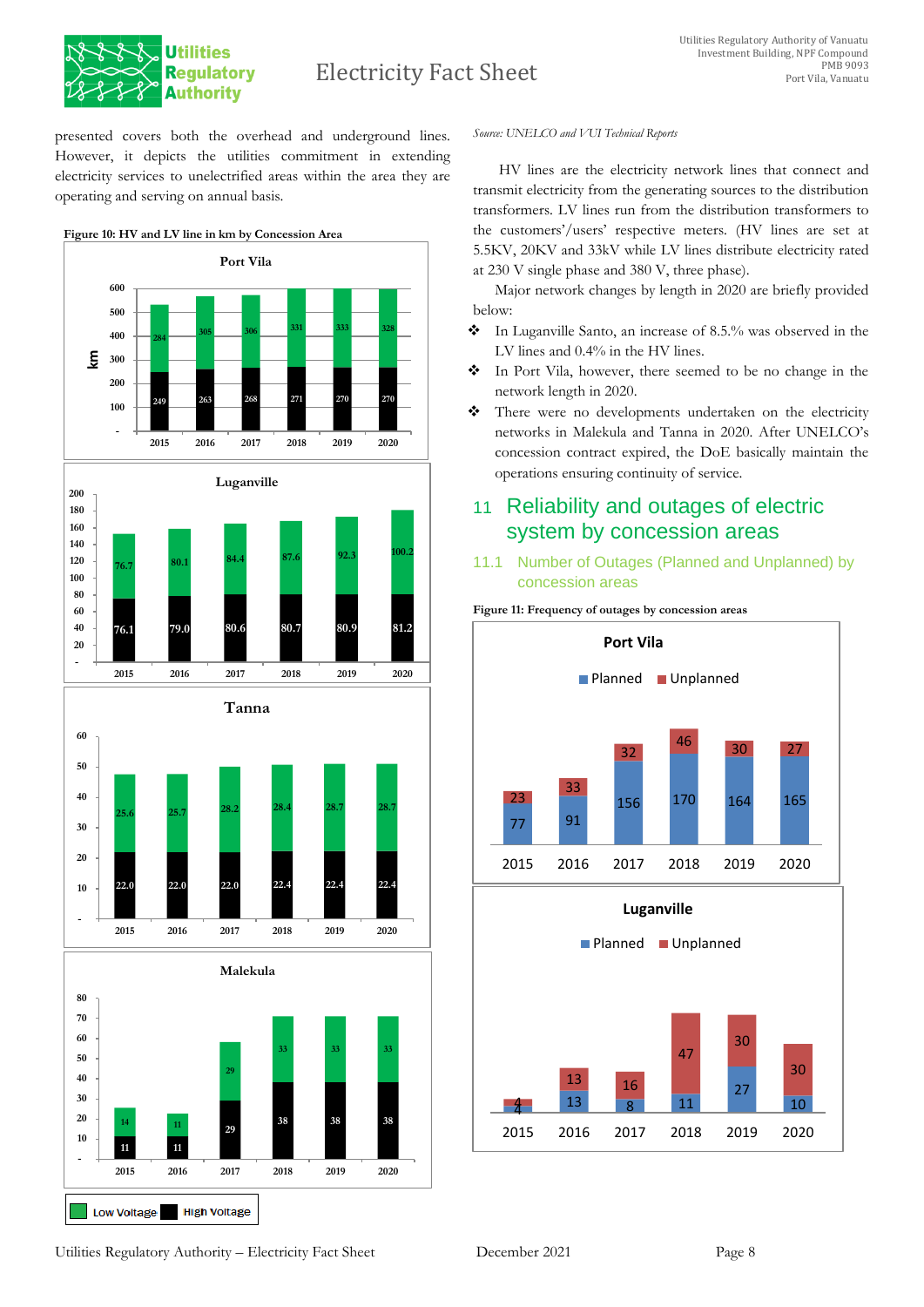## Electricity Fact Sheet





*Source: UNELCO and VUI Technical Reports* 2015 2016 2017 2018 2019 2020

2

 $2 \times 6$  9

0

4

3

6

 $\theta$ 

3

Figure 11 is showing the number/frequency of outages in the electricity service areas for the past 5 years. 'Planned outages' are planned by utilities, purposely to allow utility staffs to conduct maintenance works, network upgrades and connecting extensions to the electricity network. The date, time, and period in which the electricity service is unavailable to customers is usually communicated beforehand to customers via various communication means (e.g., radio, newspaper etc) for customers' awareness and preparation towards such time.

Unplanned outages are interruptions of electricity supply to customers that are caused by technical faults, vandalism, and force majeure acts to the electricity network. The graphs showed that in 2020 there was increase in the number of unplanned outages in Tanna network while in the other networks, the number of planned and unplanned outages was almost the same as the previous year.

#### <span id="page-8-0"></span>11.2 Reliability of system by Service area

The following abbreviations are useful in interpreting Table 2 below regarding the average number of times (frequency) and duration of planned and unplanned outages a customer experiences annually throughout the 4 primary service areas. Higher values indicate that a customer encounters more interruption in his/her electricity services.

#### **N/A** – Not Available

**SAIFI** – (System Average Interruption Frequency Index) is a measure of the number of times the average utility customer experiences an outage

**SAIDI** – (System Average Interruption Duration Index) is the average outage duration for each customer served reported in minutes.

**Table 2: SAIFI and SAIDI by Concession Area**

| Years | Planned/<br>Unplanned/All |              | <b>Port Vila</b> |              | Lugaville    |              |              | Malekula     |              |
|-------|---------------------------|--------------|------------------|--------------|--------------|--------------|--------------|--------------|--------------|
|       |                           | <b>SAIFI</b> | <b>SAIDI</b>     | <b>SAIFI</b> | <b>SAIDI</b> | <b>SAIFI</b> | <b>SAIDI</b> | <b>SAIFI</b> | <b>SAIDI</b> |
|       | Planned                   | 0.3          | 35.8             | 1.4          | 325.1        | 3.1          | 422.9        | 0.7          | 45.0         |
| 2014  | Unplanned                 | 10.8         | 241.5            | 12.0         | 40.0         | 7.2          | 115.0        | 6.0          | 309.0        |
|       | All                       | 11.1         | 277.3            | 13.4         | 365.1        | 10.2         | 537.9        | 6.7          | 354.0        |
|       | Planned                   | 1.2          | 130.1            | 0.5          | 135.6        | 0.1          | 4.4          | 1.0          | 170.0        |
| 2015  | Unplanned                 | 6.0          | 94.0             | 6.8          | 241.4        | 4.0          | 49.9         | 2.0          | 45.0         |
|       | All                       | 7.1          | 224.1            | 7.3          | 377.0        | 4.1          | 54.3         | 3.0          | 215.0        |
|       | Planned                   | 1.9          | 232.2            | 0.8          | 219.1        | 1.0          | 66.8         | 0.5          | 118.0        |
| 2016  | Unplanned                 | 4.7          | 129.5            | 12.1         | 495.8        | 4.2          | 28.4         |              |              |
|       | All                       | 6.6          | 361.7            | 12.8         | 714.9        | 5.2          | 95.2         | 0.5          | 118.0        |
|       | Planned                   | 3.4          | 414.1            | 0.5          | 218.1        | 4.8          | 1.870.6      | 2.0          | 180.0        |
| 2017  | Unplanned                 | 4.8          | 391.8            | 13.3         | 466.4        | 10.3         | 275.8        | 16.0         | 316.0        |
|       | All                       | 8.2          | 805.9            | 13.8         | 684.5        | 15.1         | 2.146.4      | 18.0         | 496.0        |
|       | Planned                   | 1.1          | 296.3            | 1.5          | 731.6        | 1.2          | 90.7         |              |              |
| 2018  | Unplanned                 | 3.6          | 150.3            | 30.7         | 637.5        | 1.0          | 20.0         | 173.1        | 5.8          |
|       | All                       | 4.7          | 446.6            | 32.2         | 1,369.1      | 2.2          | 110.7        | 173.1        | 5.8          |
|       | Planned                   | 2.3          | 411.1            | 3.6          | 1.087.9      | 0.7          | 48.0         | 0.8          | 76.5         |
| 2019  | Unplanned                 | 3.0          | 214.0            | 22.2         | 471.1        | 3.3          | 58.3         | 5.9          | 190.5        |
|       | All                       | 5.3          | 625.1            | 25.9         | 1,559.0      | 4.0          | 106.3        | 6.7          | 267.0        |
|       | Planned                   | $\Omega$     | 0.17             | 1.907        | 733.36       | $\Omega$     | $\Omega$     | $\Omega$     | $\Omega$     |
| 2020  | Unplanned                 | $\Omega$     | 0.29             | 18.92        | 3834.87      | 0.13         | 0.2          | 0.1          | $\Omega$     |
|       | All                       | $\mathbf{0}$ | 0.46             | 20.827       | 4568.23      | 0.13         | 0.2          | 0.1          | $\mathbf 0$  |

*Source: UNELCO and VUI Annual Technical Reports*

#### <span id="page-8-1"></span>11.3 Customer complaint by Service area

|                   | 2014 | 2015 | 2016 | 2017 | 2018 | 2019 | 2020 |
|-------------------|------|------|------|------|------|------|------|
| <b>Port Vila</b>  | 214  | 183  | 190  | 215  | 111  | 63   |      |
| <b>Tanna</b>      | U    |      |      |      |      |      |      |
| <b>Malekula</b>   | U    | υ    | υ    |      |      |      |      |
| <b>Luganville</b> | U    |      |      |      |      |      |      |

*Source: UNELCO and VUI Regulatory Reports*

The data in table 3 above is annually updated by the utility and provided to the Authority. It represents customer complaints directly received by the utility.

Customer complaints are more pronounced in the Port Vila concession area reflecting its large customer base. The Authority issued a Commission Order<sup>5</sup> in 2015 (with amendments) to strengthen its Customer Complaint and Dispute Resolution process and procedures which provide an out of court alternative complaint and dispute resolution.

Furthermore, in the beginning of 2018, the Authority inaugurated its Luganville North Branch Office as an avenue now available to customers in Luganville and northern part of Vanuatu to lodge their complaints in relation to regulated services challenges and complaints they may encounter.

<sup>5</sup> http://ura.gov.vu/index.php/services/commission-publications

Utilities Regulatory Authority – Electricity Fact Sheet December 2021 Page 9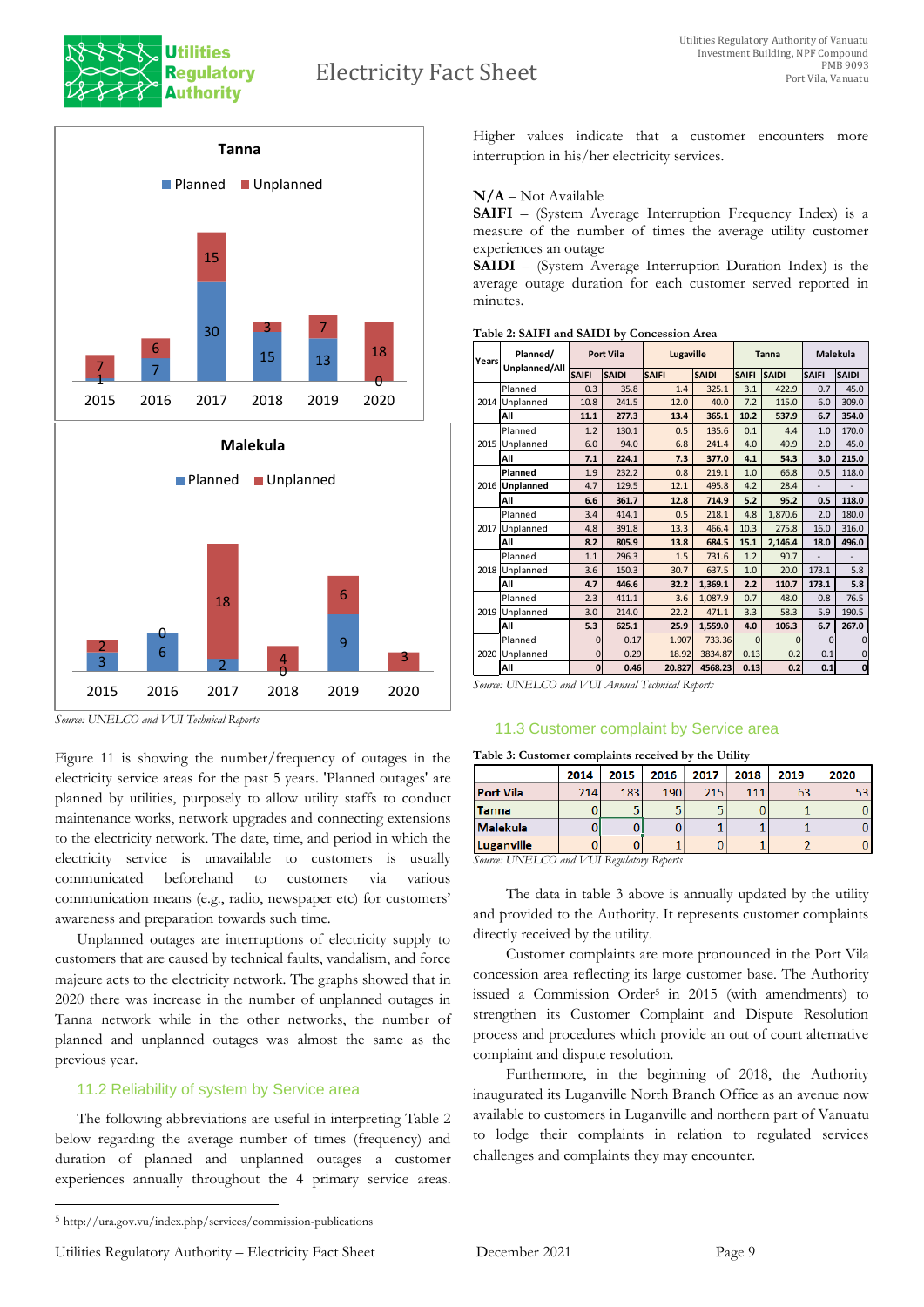

## Electricity Fact Sheet

|  | Table 4: Customer complaints received by the Authority |  |
|--|--------------------------------------------------------|--|
|  |                                                        |  |

|                  | 2014 | 2015 | 2016 | 2017 | 2018 | 2019 | 2020 |
|------------------|------|------|------|------|------|------|------|
| <b>Port Vila</b> | 214  | 183  | 190  | 215  | 111  | 63   | 53   |
| <b>Tanna</b>     |      |      |      | 5    |      |      |      |
| <b>Malekula</b>  |      |      |      |      |      |      |      |
| Luganville       |      |      |      |      |      |      |      |

*Source: URA Customer Complaint database*

Table 4 provides the number of customer complaints received by the Authority. While electricity customers approach the Authority for assistance, queries and complaints, the data provided in table 4 above is narrowed down to represent purely complaints that are related to electricity services.

While the Authority lacks representation on ground in Tanna and Malekula, customers can formally lodge their complaints when the Authority's technical team are inspecting the utility network and during consultation programs as organised by the Authority.

Further, the Authority and Transparency International Vanuatu has collaboratively established the 'Consumer Advocacy Group' (CAG). The CAG is a platform available to consumers (for both electricity and water) that can voiced customer complaints and concerns in a formal manner.

## <span id="page-9-0"></span>12 Closing Remarks

The Authority hopes that the information presented in this EFS is of value to interested readers in understanding the changes and developments affecting the electricity service and market in Vanuatu in the 4 primary service areas including smaller service areas as well.

The Authority welcomes any suggestions from readers to enhance the details and facts about the electricity service and market in this EFS to enhance future reporting of the EFS.

Thank you!



#### **About the Utilities Regulatory Authority ('Authority')**

The Authority is the independent economic regulator for water and electricity services in Vanuatu, established by the URA Act no. 11 of 2007 with amendments.

As part of its functions, the Commission is monitoring the provision of electricity and water utility companies and public services, promoting access, and protecting the long-term interest of customers, and communicating to customers' and the Government matters relating to the service providers.

Please do not hesitate to call us if you have any question on (678) 23335 or visit our office at the Office of the Utilities Regulatory Authority, VNPF Compound, Corner Pierre Lamy & Andre Ballande Street, or our North Branch office in Luganville.

**Website:** [http://www.ura.gov.vu](http://www.ura.gov.vu/)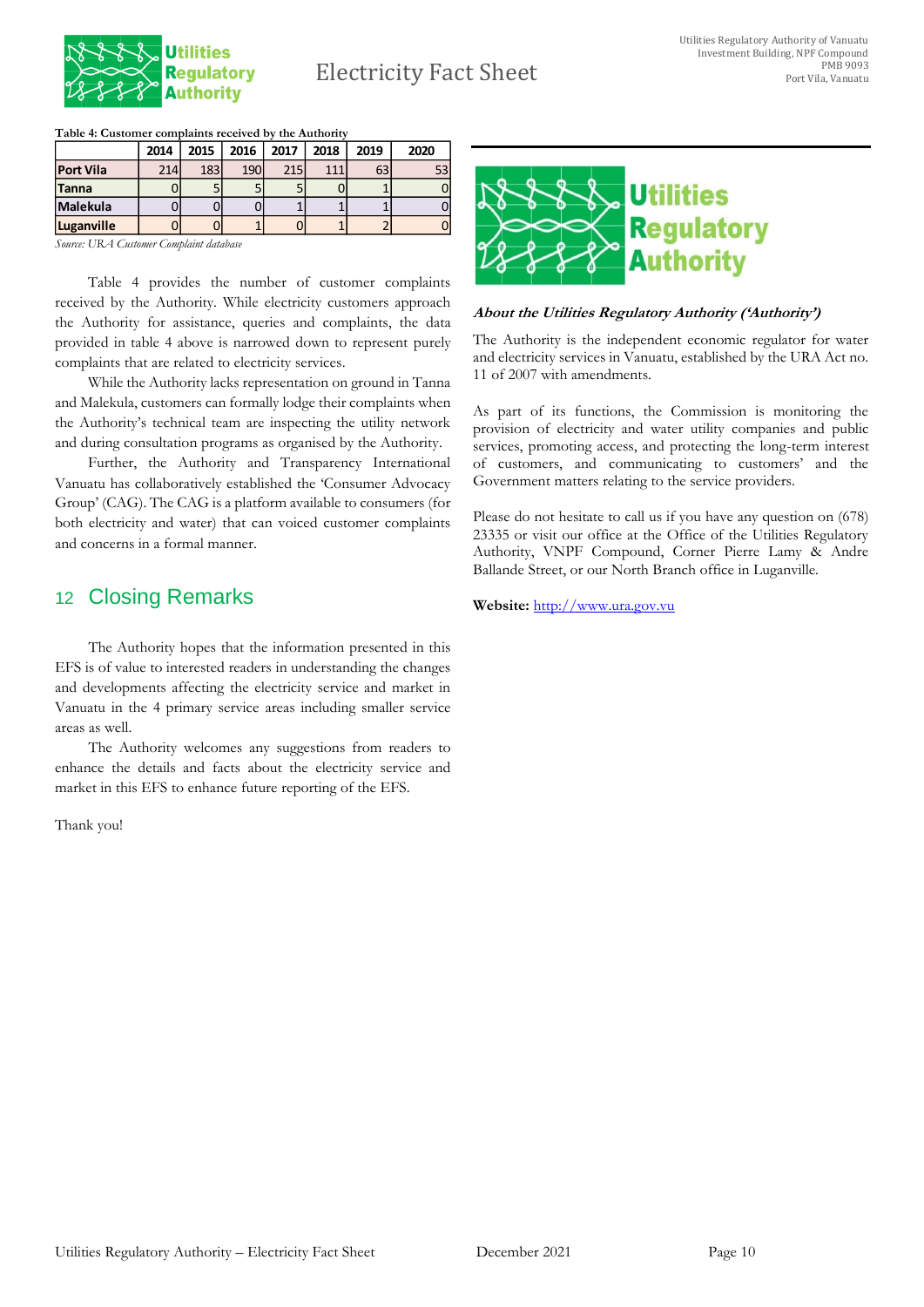

## <span id="page-10-0"></span>13 Appendixes

#### <span id="page-10-1"></span>13.1 Generation Capacity by Concession Area

| <b>Generation Capacities</b> | Unit      | 2015                     | 2016 | 2017                     | 2018           | 2019                     | 2020 |
|------------------------------|-----------|--------------------------|------|--------------------------|----------------|--------------------------|------|
|                              |           |                          |      |                          |                |                          |      |
| Malekula                     | Unit      | 2015                     | 2016 | 2017                     | 2018           | 2019                     | 2020 |
| <b>Thermal Capacity</b>      | MW        | 0.39                     | 0.61 | 0.67                     | 0.69           | 0.69                     | 0.69 |
| <b>Wind Capacity</b>         | MW        | ÷,                       | ä,   | $\mathbb{Z}^2$           |                | ä,                       |      |
| <b>Solar Capacity</b>        | MW        | 0.02                     | 0.02 | 0.02                     | 0.02           | 0.02                     | 0.10 |
| <b>Total</b>                 | MW        | 0.41                     | 0.63 | 0.69                     | 0.71           | 0.71                     | 0.79 |
|                              |           |                          |      |                          |                |                          |      |
| Tanna                        | Unit      | 2015                     | 2016 | 2017                     | 2018           | 2019                     | 2020 |
| <b>Thermal Capacity</b>      | МW        | 0.39                     | 0.39 | $0.49*$                  | 0.69           | 0.69                     | 0.69 |
| <b>Wind Capacity</b>         | МW        | ä,                       | ä,   | $\overline{\phantom{a}}$ |                | ä,                       | ÷,   |
| <b>Solar Capacity</b>        | МW        | 0.03                     | 0.03 | 0.03                     | 0.03           | 0.03                     | 0.03 |
| <b>Total</b>                 | <b>MW</b> | 0.43                     | 0.43 | 0.53                     | 0.72           | 0.72                     | 0.72 |
|                              |           |                          |      |                          |                |                          |      |
| Luganville                   | Unit      | 2015                     | 2016 | 2017                     | 2018           | 2019                     | 2020 |
| <b>Thermal Capacity</b>      | MW        | 2.85                     | 2.89 | 2.93                     | 3.08           | 3.08                     | 3.08 |
| <b>Hydro Capacity</b>        | мw        | 1.20                     | 1.20 | 1.20                     | 1.20           | 1.20                     | 1.20 |
| <b>Solar Capacity</b>        | МW        | 0.04                     | 0.04 | 0.04                     | 0.04           | 0.04                     | 0.04 |
| <b>Total</b>                 | MW        | 4.09                     | 4.13 | 4.17                     | 4.32           | 4.32                     | 4.32 |
|                              |           |                          |      |                          |                |                          |      |
| Port Olry                    | Unit      | 2015                     | 2016 | 2017                     | 2018           | 2019                     | 2020 |
| <b>Thermal Capacity</b>      | <b>MW</b> | $\blacksquare$           | ÷    | $\overline{\phantom{a}}$ | ÷              | ÷                        | 0.33 |
| <b>Total</b>                 | MW        | ۰                        | ۰    | ٠                        | ۰              | ٠                        | 0.33 |
|                              |           |                          |      |                          |                |                          |      |
| Sola & Mosina                | Unit      | 2015                     | 2016 | 2017                     | 2018           | 2019                     | 2020 |
| <b>Thermal Capacity</b>      | MW        | $\blacksquare$           | ä,   | $\tilde{\phantom{a}}$    | $\blacksquare$ | Ξ                        | 0.12 |
| <b>Total</b>                 | <b>MW</b> | ÷,                       | ä,   | ÷,                       | ä,             | ä,                       | 0.12 |
|                              |           |                          |      |                          |                |                          |      |
| <b>Maewo</b>                 | Unit      | 2015                     | 2016 | 2017                     | 2018           | 2019                     | 2020 |
| <b>Hydro Capacity</b>        | MW        | ä,                       | L,   | ä,                       | ÷.             | ä,                       | 0.08 |
| <b>Total</b>                 | <b>MW</b> | $\blacksquare$           | Ξ    | $\mathbb{Z}^2$           | ÷.             | $\overline{\phantom{a}}$ | 0.08 |
|                              |           |                          |      |                          |                |                          |      |
| Wintua & Lorlow              | Unit      | 2015                     | 2016 | 2017                     | 2018           | 2019                     | 2020 |
| <b>Solar Capacity</b>        | <b>MW</b> | $\overline{\phantom{a}}$ | ÷,   | $\blacksquare$           | $\mathbf{r}$   | ÷.                       | 0.08 |
| <b>Total</b>                 | МW        | ۰                        | ۰    | ۰                        | ۰              | ۰                        | 0.08 |
|                              |           |                          |      |                          |                |                          |      |
| Ambae                        | Unit      | 2015                     | 2016 | 2017                     | 2018           | 2019                     | 2020 |
| <b>Thermal Capacity</b>      | МW        | ÷,                       | ÷,   | $\tilde{\phantom{a}}$    | ÷.             | ä,                       | 0.18 |
| <b>Total</b>                 | <b>MW</b> | $\overline{\phantom{a}}$ | ۰    | ۰                        | ٠              | ٠                        | 0.18 |

*Port Olry Installed Capacity is added with Luganville data commencing 2016*

*\* Updated accordingly per UNELCO and VUI technical reports* 

## <span id="page-10-2"></span>13.2 Peak Demand by Concession Area

| <b>Peak Demand</b>                                           |           |       |       |       |       |       |       |
|--------------------------------------------------------------|-----------|-------|-------|-------|-------|-------|-------|
| Port Vila                                                    | <b>MW</b> | 11.73 | 11.85 | 11.85 | 12.60 | 12.40 | 12.40 |
| МW<br>VUI (Luganville, Port Olry, Talise, Ambae, Vanua lava) |           | 1.85  | 1.93  | 1.84  | 2.06  | 2.21  | 2.24  |
| Malekula                                                     | MW        | 0.19  | 0.22  | 0.25  | 0.26  | 0.25  | 0.26  |
| Tanna                                                        | <b>MW</b> | 0.18  | 0.20  | 0.21  | 0.22  | 0.22  | 0.27  |
| <b>Peak Demand in Vanuatu</b>                                |           | 13.95 | 14.21 | 14.15 | 15.14 | 15.08 | 15.17 |

*\* Lakatoro cooperative did not provide any data on the Wintua and Lorlow mini grids' peak demand.*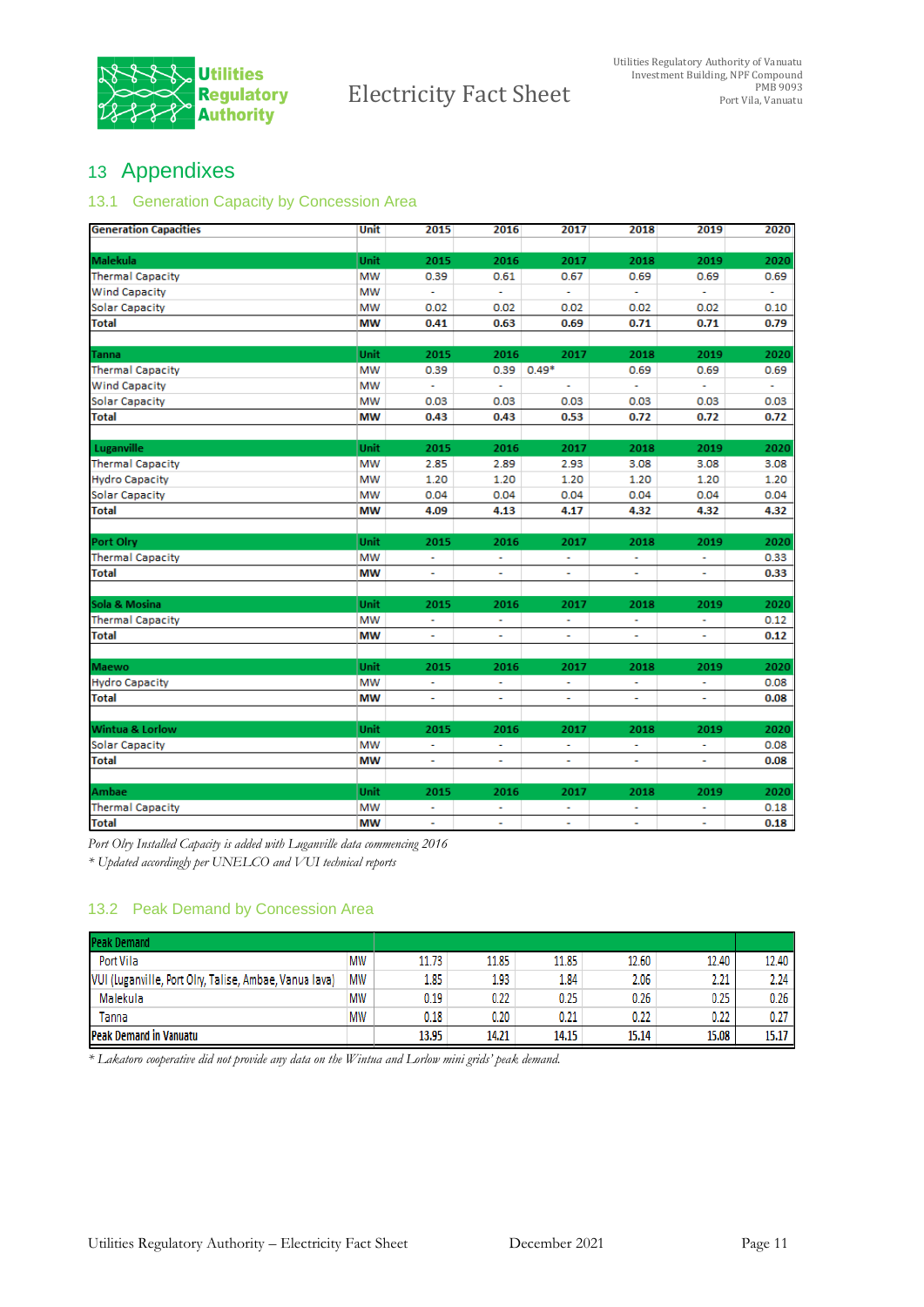

## <span id="page-11-0"></span>13.3 Energy Mix in Vanuatu

|                        | Unit | 2015  | 2016  | 2017                     | 2018  | 2019  | 2020  |
|------------------------|------|-------|-------|--------------------------|-------|-------|-------|
| <b>Diesel Power</b>    | GWh  | 47.06 | 59.38 | 63.31                    | 62.40 | 61.61 | 55.97 |
| <b>Copra Oil Power</b> | GWh  | 3.68  | 2.40  | $\overline{\phantom{a}}$ | 0.79  | 1.44  | 1.09  |
| <b>Hydro Power</b>     | GWh  | 7.07  | 5.05  | 7.13                     | 7.61  | 7.78  | 8.30  |
| <b>Wind Power</b>      | GWh  | 8.27  | 5.42  | 4.77                     | 4.37  | 6.16  | 5.62  |
| <b>Solar Power</b>     | GWh  | 0.24  | 2.13  | 2.02                     | 3.05  | 3.46  | 3.27  |
| <b>Total</b>           | GWh  | 66.31 | 74.39 | 77.24                    | 78.23 | 80.46 | 74.23 |

#### <span id="page-11-1"></span>13.4 Generation Mix by Concession Area

| <b>UNELCO - Port Vila</b> | Unit        | 2014  | 2015  | 2016  | 2017  | 2018  | 2019  | 2020  |
|---------------------------|-------------|-------|-------|-------|-------|-------|-------|-------|
| Diesel Power              | GWh         | 49.73 | 43.61 | 52.83 | 58.23 | 58.23 | 55.09 | 50.96 |
| Copra Oil Power           | GWh         | 3.04  | 3.42  | 2.37  | ۰     |       | 1.44  | 1.09  |
| Wind Power                | GWh         | 6.79  | 8.27  | 5.42  | 4.77  | 4.77  | 6.16  | 5.62  |
| Solar Power               | GWh         | 0.11  | 0.11  | 0.87  | 0.85  | 0.85  | 2.41  | 2.31  |
| <b>IPP Solar Power</b>    | GWh         | ۰     | ٠     | 1.13  | 1.06  | 1.06  | 0.93  | 0.86  |
| Total                     | GWh         | 59.67 | 55.41 | 62.61 | 64.91 | 64.91 | 66.04 | 60.82 |
|                           |             |       |       |       |       |       |       |       |
| <b>UNELCO-Malekula</b>    | <b>Unit</b> | 2014  | 2015  | 2016  | 2017  | 2018  | 2019  | 2020  |
| <b>Diesel Power</b>       | GWh         | 0.52  | 0.43  | 0.67  | 0.79  | 0.79  | 1.02  | 1.12  |
| Copra Oil Power           | GWh         | 0.18  | 0.26  | 0.04  |       |       |       |       |
| Solar Power               | GWh         | 0.03  | 0.03  | 0.03  | 0.03  | 0.03  | 0.03  | 0.03  |
| Total                     | GWh         | 0.73  | 0.72  | 0.74  | 0.82  | 0.82  | 1.05  | 1.15  |
|                           |             |       |       |       |       |       |       |       |
| <b>UNELCO-Tanna</b>       | <b>Unit</b> | 2014  | 2015  | 2016  | 2017  | 2018  | 2019  | 2020  |
| <b>Diesel Power</b>       | GWh         | 0.76  | 0.66  | 0.87  | 0.99  | 0.99  | 1.35  | 1.35  |
| Solar Power               | GWh         | 0.03  | 0.04  | 0.04  | 0.04  | 0.04  | 0.04  | 0.04  |
| Total                     | GWh         | 0.79  | 0.70  | 0.91  | 1.03  | 1.03  | 1.39  | 1.39  |
|                           |             |       |       |       |       |       |       |       |
| VUI                       | <b>Unit</b> | 2014  | 2015  | 2016  | 2017  | 2018  | 2019  | 2020  |
| <b>Diesel Power</b>       | GWh         | 1.57  | 2.37  | 5.01  | 3.30  | 3.30  | 4.15  | 2.54  |
| Hydro Power               | GWh         | 7.38  | 7.07  | 5.05  | 7.13  | 7.13  | 7.78  | 8.30  |
| Solar Power               | GWh         | 0.04  | 0.06  | 0.06  | 0.05  | 0.05  | 0.05  | 0.04  |
| <b>Total</b>              | GWh         | 8.99  | 9.49  | 10.12 | 10.48 | 10.48 | 11.98 | 10.87 |

*\*VUI 2020 data is inclusive of Luganville, Port Olry , Talise (Maewo), Ambae and Vanua Lava.*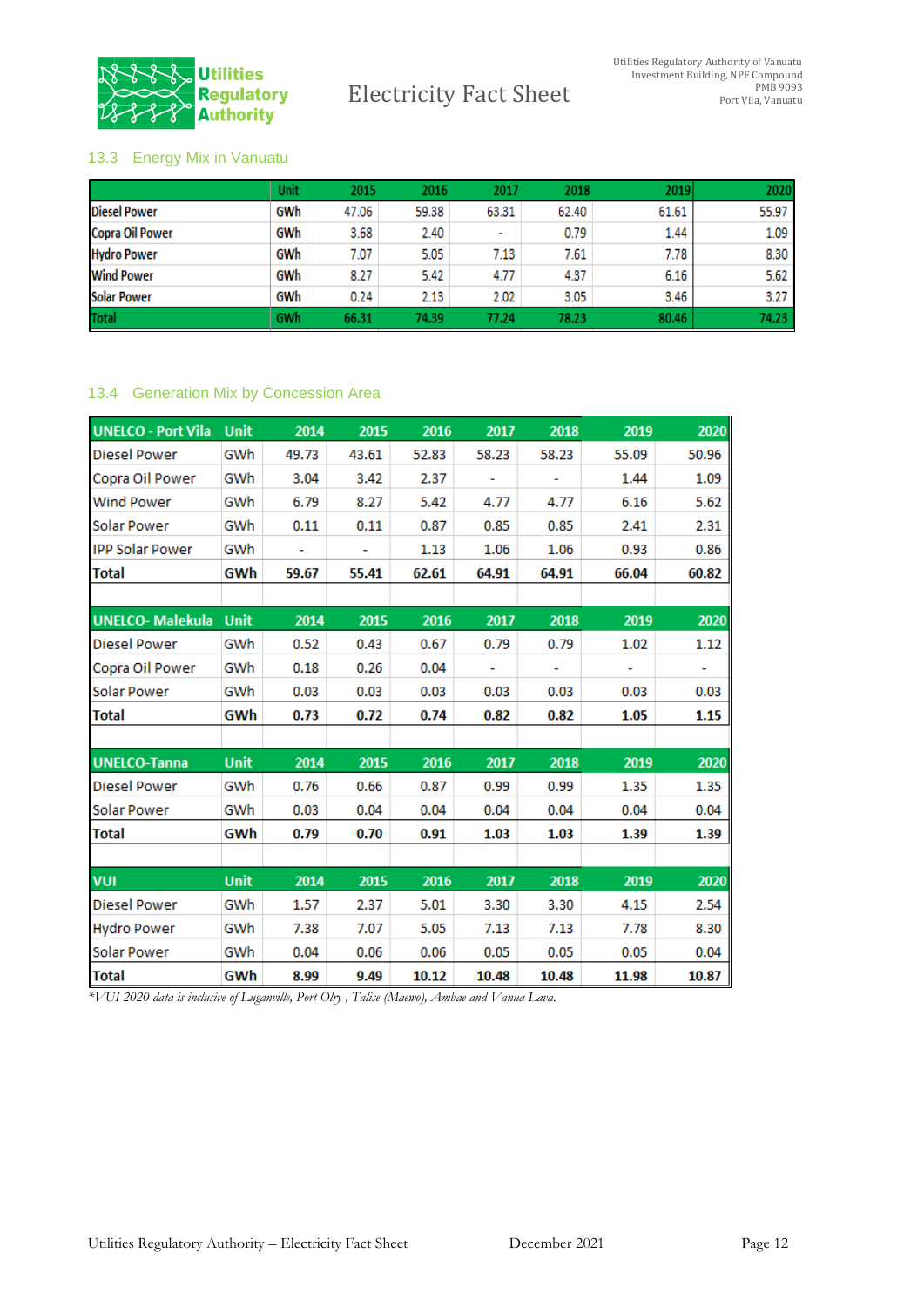

#### <span id="page-12-0"></span>13.5 Total Litres of Diesel Utilized in Generation by Concession Area

| Diesel Oil used in gen. | Unit | 2015       | 2016       | 2017       | 2018       | 2019       | 2020       |
|-------------------------|------|------------|------------|------------|------------|------------|------------|
| Port Vila               |      | 11,010,356 | 13,298,663 | 14,841,676 | 14,632,400 | 14,667,513 | 13,235,328 |
| Tanna                   | L    | 200,600    | 264,450    | 290,740    | 327,725    | 382,997    | 694,335    |
| Malekula                | ⊾    | 159,800    | 234,905    | 232,591    | 256,420    | 299,921    | 357,840    |
| <b>UNELCO</b>           | L    | 11,370,756 | 13,798,018 | 15,365,007 | 15,216,545 | 15,350,431 | 14,287,503 |
|                         |      |            |            |            |            |            |            |
| Luganville              | L    |            |            |            |            |            | 771,132    |
| Ambae                   | L    |            |            |            |            |            | 18,249     |
| Sola & Mosina           | L    |            |            |            |            |            | 13,865     |
| Port Olry               | L    |            |            |            |            |            | 56,764     |
| <b>VUI</b>              | L    | 688.857    | 1,426,685  | 976.259    | 1,047,748  | 1,234,456  | 860,010    |
| <b>Total Liters</b>     | L    | 12,059,613 | 15,224,703 | 16,341,266 | 16,264,293 | 16,181,395 | 14,417,487 |

#### <span id="page-12-1"></span>13.6 Total Litres of Copra Oil Utilized in Generation by Concession Area

| Copra Oil used in gen. | Jnit | 2015      | 2016    | 2017                     | 2018    | 2019    | 2020    |
|------------------------|------|-----------|---------|--------------------------|---------|---------|---------|
| Port Vila              |      | 968,036   | 726,111 | $\overline{\phantom{a}}$ | 217,968 | 319,873 | 347,222 |
| Malekula               |      | 109.847   | 16,992  | $\overline{\phantom{a}}$ | $\sim$  | $\sim$  |         |
| <b>TOTAL</b>           |      | 1,077,883 | 743.103 | $\overline{\phantom{a}}$ | 217.968 | 319.873 | 347,222 |

### <span id="page-12-2"></span>13.7 Customer number by User Classification by Concession Area

Table 1 (page 5) of the EFS should be referred to be better informed about the data reported in the table below. It provides the number customer groups combined under the major electricity users.

| <b>Port Vila</b> | 2011  | 2012   | 2013 Unit |      | 2014   | 2015   | 2016   | 2017   | 2018   | 2019   | 2020   |
|------------------|-------|--------|-----------|------|--------|--------|--------|--------|--------|--------|--------|
| Non-Commercial   | 8,569 | 9,102  | 9,836     | No.  | 10,619 | 11,250 | 12,030 | 12,736 | 13,264 | 13,908 | 14,290 |
| Commercial       | 1,080 | 1,097  | 1,102     | No.  | 1,192  | 1,167  | 1,211  | 1,215  | 1,211  | 1,241  | 1,240  |
| Industrial       | 62    | 69     | 71        | No.  | 73     | 72     | 76     | 77     | 77     | 71     | 75     |
| Others           | 75    | 179    | 181       | No.  | 180    | 176    | 173    | 187    | 177    | 72     | 75     |
| <b>Total</b>     | 9,786 | 10,447 | 11,190    | No.  | 12,064 | 12,665 | 13,490 | 14,215 | 14,729 | 15,292 | 15,680 |
|                  |       |        |           |      |        |        |        |        |        |        |        |
| Malekula         |       |        |           | Unit | 2014   | 2015   | 2016   | 2017   | 2018   | 2019   | 2020   |
| Non-Commercial   | 517   | 494    | 525       | No.  | 539    | 557    | 585    | 940    | 1,063  | 1,168  | 1,028  |
| Commercial       | 27    | 26     | 27        | No.  | 26     | 23     | 24     | 25     | 26     | 29     | 24     |
| Industrial       | ۰     | ٠      | ÷.        | No.  | ۰      | ÷.     | ٠      |        | ٠      | ٠      |        |
| Others           | 6     | 10     | 10        | No.  | 9      | 16     | 16     | 14     | 8      | 1      | 1      |
| <b>Total</b>     | 550   | 530    | 562       | No.  | 574    | 596    | 625    | 979    | 1,097  | 1,198  | 1,053  |
|                  |       |        |           |      |        |        |        |        |        |        |        |
| <b>Tanna</b>     |       |        |           | Unit | 2014   | 2015   | 2016   | 2017   | 2018   | 2019   | 2020   |
| Non-Commercial   | 641   | 655    | 847       | No.  | 934    | 1,161  | 1,235  | 1,352  | 1,416  | 1,476  | 1,242  |
| Commercial       | 16    | 22     | 23        | No.  | 23     | 21     | 21     | 24     | 23     | 25     | 19     |
| Industrial       |       | ۰      | ٠         | No.  | ۰      | ٠      | ۰      | ٠      | ÷.     |        |        |
| Others           | 5     | g      | 9         | No.  | 9      | 9      | 9      | 9      | 9      | 5      | 5      |
| <b>Total</b>     | 662   | 686    | 879       | No.  | 966    | 1,191  | 1,265  | 1,385  | 1,448  | 1,506  | 1,266  |
|                  |       |        |           |      |        |        |        |        |        |        |        |
| <b>VUI</b>       |       |        |           | Unit | 2014   | 2015   | 2016   | 2017   | 2018   | 2019   | 2020   |
| Non-Commercial   | 1,942 | 1,991  | 2,028     | No.  | 2,061  | 2,340  | 2,604  | 2,946  | 3,198  | 3,382  | 3,495  |
| Commercial       | 322   | 316    | 324       | No.  | 337    | 364    | 372    | 382    | 400    | 411    | 407    |
| Industrial       | 14    | 15     | 15        | No.  | 16     | 18     | 20     | 19     | 21     | 22     | 23     |
| Others           | 24    | 70     | 67        | No.  | 75     | 78     | 88     | 89     | 99     | 45     | 47     |
| <b>Total</b>     | 2,302 | 2,392  | 2,434     | No.  | 2,489  | 2,800  | 3,084  | 3,436  | 3,718  | 3,860  | 3,972  |

*\* VUI 2020 data is inclusive of Luganville, Port Olry, Talise (Maewo), Ambae and Vanua Lava.*